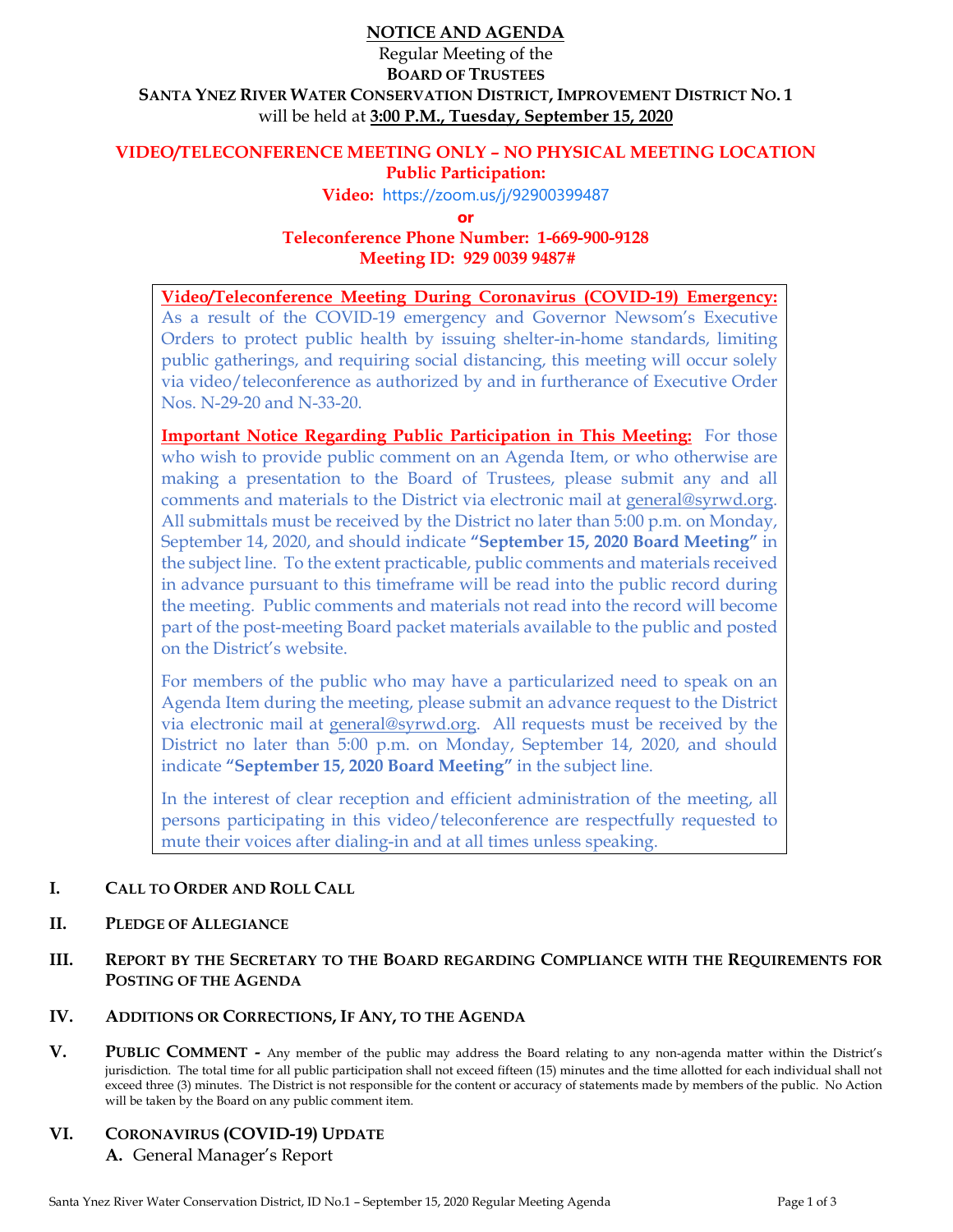#### **VII. CONSIDERATION OF THE MINUTES OF THE REGULAR MEETING OF AUGUST 18, 2020**

- **VIII. CONSENT AGENDA -** All items listed on the Consent Agenda are considered to be routine and will be approved or rejected in a single motion without separate discussion. Any item placed on the Consent Agenda can be removed and placed on the Regular Agenda for discussion and possible action upon the request of any Trustee.
	- CA-1. Water Supply and Production Report
	- CA-2. Central Coast Water Authority Updates

## **IX. MANAGER REPORTS - STATUS, DISCUSSION AND POSSIBLE BOARD ACTION ON THE FOLLOWING SUBJECTS:**

## **A. DISTRICT ADMINISTRATION**

- 1. Financial Report on Administrative Matters
	- a) Presentation of Monthly Financial Statements Revenues and Expenses
	- b) Approval of Accounts Payable
	- c) Water Service Late Penalties

## **B. PUBLIC HEARING FOR ADOPTION OF 2020 CONFLICT OF INTEREST CODE**

1. Resolution No. 801 – *A Resolution of the Board of Trustees of the Santa Ynez River Water Conservation District, Improvement District No.1 Approving an Update to Its Conflict of Interest Code*

#### **X. REPORT, DISCUSSION AND POSSIBLE BOARD ACTION ON THE FOLLOWING SUBJECTS:**

## **A. CACHUMA PROJECT – OPERATIONS AND SUPPLIES**

- 1. Cachuma Project Water Service Contract No. I75r-1802R and Status of Amendment to Contract No. I75r-180R between United States Bureau of Reclamation and Santa Barbara County Water Agency
- 2. First Amendment to Cachuma Project Member Unit Contract between Santa Barbara County Water Agency and Santa Ynez River Water Conservation District, Improvement District No.1
- 3. Draft Rescheduling/Carryover Guidelines and Draft Yield Study for the Cachuma Project

## **B. SUSTAINABLE GROUNDWATER MANAGEMENT ACT**

1. Eastern Management Area Update

## **XI. UPDATE FROM ALTERNATIVE POWER / SOLAR AD HOC SUBCOMMITTEE**

**XII. REPORTS BY THE BOARD MEMBERS OR STAFF, QUESTIONS OF STAFF, STATUS REPORTS, ANNOUNCEMENTS, COMMITTEE REPORTS, OBSERVATIONS AND OTHER MATTERS AND/OR COMMUNICATIONS NOT REQUIRING ACTION**

## **XIII. CORRESPONDENCE: GENERAL MANAGER RECOMMENDS THE ITEMS NOT MARKED WITH AN ASTERISK (\*) FOR FILE**

- **XIV. REQUESTS FOR ITEMS TO BE INCLUDED ON THE NEXT REGULAR MEETING AGENDA:** Any member of the Board of Trustees may place an item on the meeting agenda for the next regular meeting. Any member of the public may submit a written request to the General Manager of the District to place an item on a future meeting agenda, provided that the General Manager and the Board of Trustees retain sole discretion to determine which items to include on meeting agendas.
- **XV. NEXT MEETING OF THE BOARD OF TRUSTEES:** The next Regular Meeting of the Board of Trustees is scheduled for **October 20, 2020 at 3:00 p.m.**

## **XVI. CLOSED SESSION:**

To accommodate the video/teleconferencing format of this meeting, the public participation access will be closed for forty-five (45) minutes while the Board of Trustees convenes into closed session. Upon the conclusion of the 45-minute period, the public participation access will be reopened for the remaining Agenda Items. The Board will hold a closed session to discuss the following items:

## **A. CONFERENCE WITH LEGAL COUNSEL - EXISTING LITIGATION**

Subdivision (d)(1) of Section 54956.9 of the Government Code – 1 case